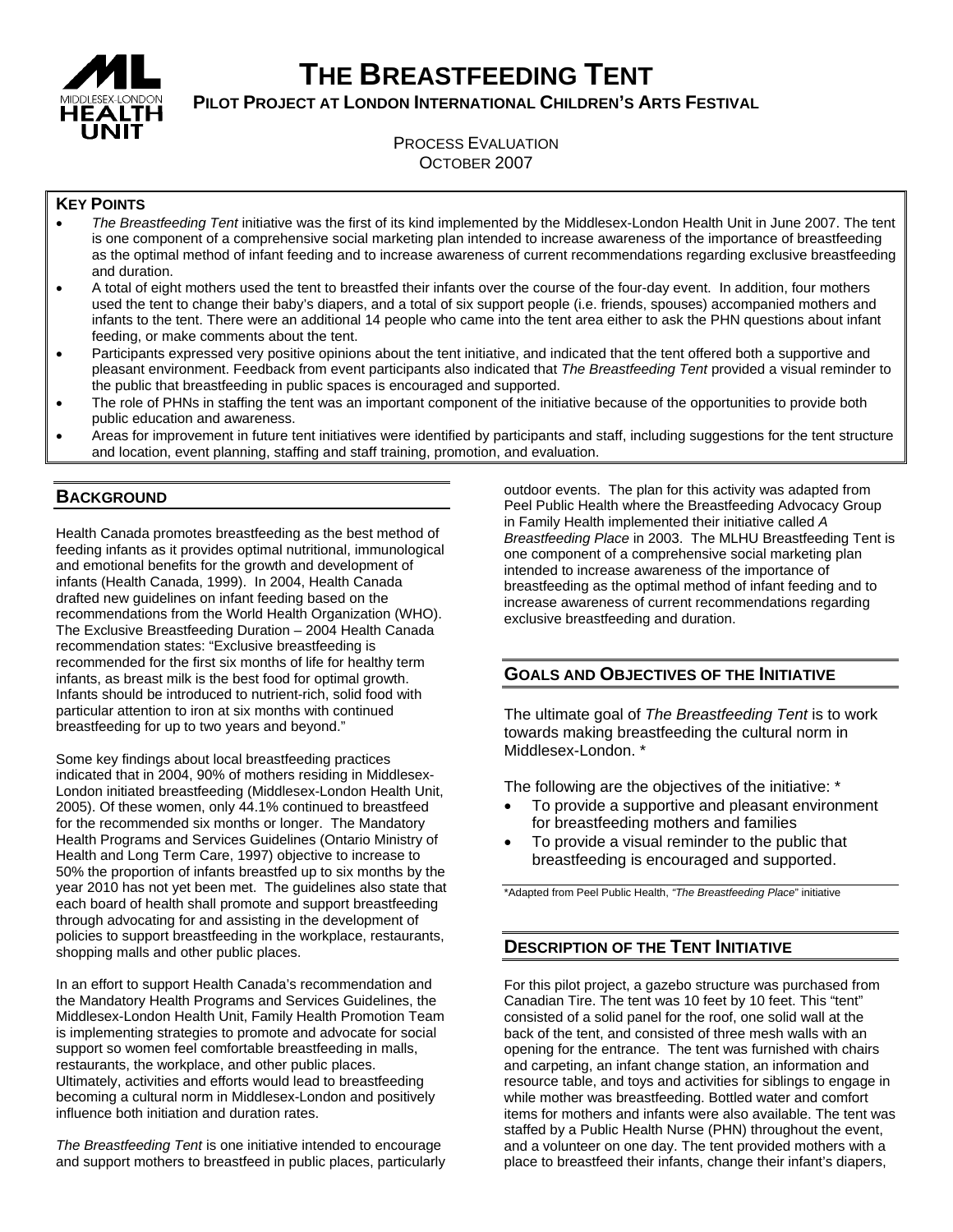gather information on breastfeeding, and/or speak directly to a PHN about infant feeding practices.

A banner was hung on one panel of the tent to promote the general communication campaign message: "Breastfeeding Protects…how can you protect breastfeeding? Encourage moms to continue breastfeeding and to feel comfortable breastfeeding anywhere."

# **DESCRIPTION OF THE EVENT**

*The Breastfeeding Tent* was piloted at the 4-day children's festival held in downtown London, called the London International Children's Arts Festival (herein referred to as the Children's Festival). Since 1991, this festival has provided opportunities for children to experience performances and activities organized by international, national and local artists, including music, drama, visual, dance and literary arts (London International Children's Arts Festival, 2007). Each year the festival has over 20,000 visitors. The event took place on June  $6<sup>th</sup>$  through June  $9<sup>th</sup>$  in 2007.

# **PURPOSES OF THE EVALUATION**

There were three main purposes of the evaluation:

- To assess participant satisfaction levels with *The Breastfeeding Tent.*
- To track the human and financial resources required to operate *The Breastfeeding Tent.*
- To monitor implementation of *The Breastfeeding Tent* initiative and to identify successes and challenges to inform future planning.

# **METHODOLOGY**

There were two data collection tools developed for this process evaluation, including a participant feedback form and a tool for PHN tracking. These two forms and the methodology are described below.

Participants who came into *The Breastfeeding Tent* and either used the facility to feed or change their infant were asked to complete the *Breastfeeding Tent Feedback Form* (see Appendix A), which took approximately 5 minutes. In addition, other participants who engaged in a significant conversation with the Public Health Nurse were also asked to fill out the same feedback form. A self-addressed stamped envelope was provided to one participant who did not have sufficient time to fill out the feedback form during the event. Completion of the feedback form allowed participants to fill out a ballot and have their name entered for a gift basket draw.

An additional data collection tool, *the PHN Breastfeeding Tent Tracking Form* (see Appendix B), was developed to track the human and financial resources required to operate *The Breastfeeding Tent*. This tool was also used to monitor implementation and utilization of *The Breastfeeding Tent* initiative. Public Health Nurses staffing the tent were asked to have the PHN Tracking Form completed by the end of their designated shift.

Data from the feedback and tracking forms were entered by the Program Evaluator into Excel Spreadsheets. Basic descriptive statistics were generated for the quantitative data. Qualitative responses were grouped into themes.

## **FINDINGS**

## **Breastfeeding Tent Feedback Form Findings**

All 14 respondents of the survey were currently breastfeeding their infants. The length of time that mothers had been breastfeeding their babies ranged from 2 months to 25 months, and the average length of time breastfeeding was 8.8 months.

**EVALUATION QUESTION:** How did participants' rate their comfort level in breastfeeding in public (e.g. restaurants, malls, fairs, public transit, etc.)?

Participants were asked how they would rate their comfort level with breastfeeding in public places. A 5-point Likert scale was utilized to assess comfort level. The majority of mothers felt "somewhat comfortable" (n=3) or "very comfortable" (n=7) with breastfeeding in public. However, four of the 14 mothers either felt "somewhat uncomfortable" (n=3) or "very uncomfortable" (n=1) with breastfeeding in public places. One mother noted that her comfort level with breastfeeding in public decreased when her baby was 18 months old because of reactions from the public. She stated, "*I was very comfortable until he hit about 18 months, then I felt people staring and comments.*" This is an interesting challenge that needs further exploration to determine how common this experience is among breastfeeding mothers of older infants.

## **EVALUATION QUESTION:** How did event participants find out about *The Breastfeeding Tent*?

Eleven of the 14 participants who completed a feedback form saw *The Breastfeeding Tent* by walking by the tent. Two participants found out about the tent at the Festival Information Booth, and one participant also found out about the tent through word of mouth. Due to timing of enrollment in the Children's Festival, there were no opportunities to promote the breastfeeding tent. As a result, it was expected that most people would find out about the breastfeeding tent through participation at the event.

**EVALUATION QUESTION:** How was your experience in using *The Breastfeeding Tent?*

Respondents were asked to rate their experience using *The Breastfeeding Tent* on a number of different components, including the temperature of the tent, seating, cleanliness, comfort, location, information and support. A 5-point Likert scale was used to gather participant feedback, whereas 1 indicated "needs improvement", 2 indicated "fair", 3 indicated "average", 4 indicated "good" and 5 indicated "excellent".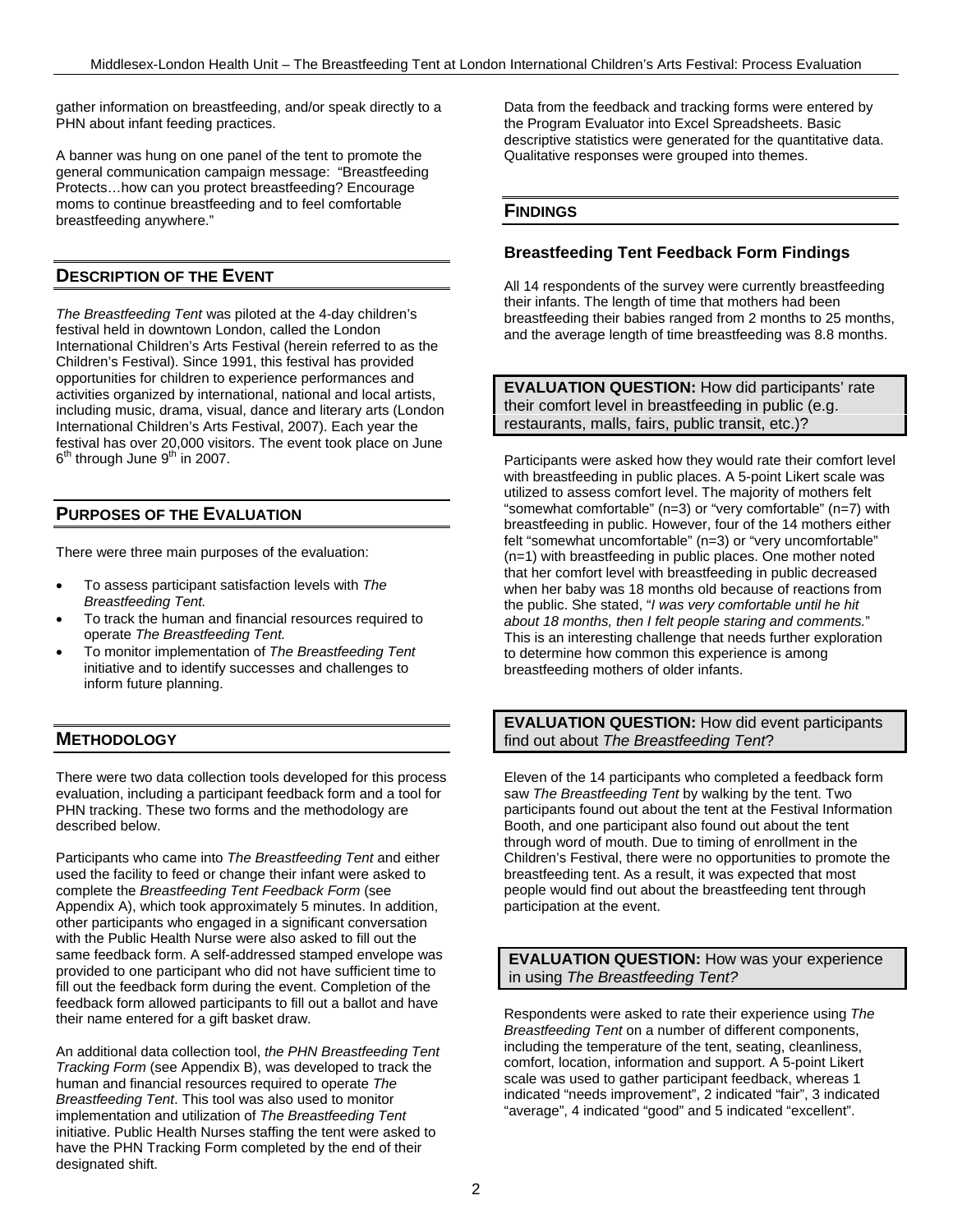## **Temperature**

Seven respondents rated the temperature as either "good" (n=5) or "excellent" "(n=2). Five respondents also rated the temperature as either "fair" (n=2) or "average" (n=3). The temperature of the tent varied from day-to-day as a result of the changing weather conditions. Note: There were two respondents who indicated that this question was not applicable.

## **Seating**

There was less agreement among respondents about the seating provided in the tent. Eleven of the 14 respondents rated the seating as either "good" (n=8) or "excellent" (n=3). Three other respondents rated the seating as "average"  $(n=1)$ , "fair" (n=1) and "needs improvement" (n=1).

### **Cleanliness**

All fourteen respondents rated the cleanliness of the tent as either "good" (n=5) or "excellent" (n=9).

## **Comfort**

Almost all of the respondents rated the comfort of the tent as either "good" (n=7) or "excellent" (n=6). Only one respondent rated the comfort level as "fair".

### **Location**

Almost all of the respondents also rated the location of the tent as either "good" (n=7) or "excellent" (n=6). Only one respondent rated the location as "average".

### **Information**

All respondents rated the information available at the tent as either "good" (n=4) or "excellent" (n=9). Note: There was one respondent who indicated that this question was "not applicable".

### **Support**

Twelve respondents rated the support that was provided at the tent as either "good" (n=2) or "excellent" (n=10). Note: There was one respondent who indicated that this question was "not applicable", and another individual who did not respond to this particular question.

### **Participant Feedback**

In an open-ended question, thirteen respondents identified aspects that they liked about *The Breastfeeding Tent* (Note: One participant did not respond to this question). The most frequently mentioned aspects included the following: providing a shaded area for infant feeding at an outdoor event (n=6), and making a diaper change table available (n=5). Table 1 lists the various aspects that participants' enjoyed about *The Breastfeeding Tent*, and the frequency of responses.

## **Table 1: Description of Aspects of** *The Breastfeeding Tent* **that Participants Liked**

| <b>Aspects of The Breastfeeding Tent</b><br><b>Initiative</b> | <b>Frequency</b><br><b>Responses</b> |
|---------------------------------------------------------------|--------------------------------------|
| Shaded area for Breastfeeding                                 | Ⴌ                                    |
| Change Table Available                                        | 5                                    |
| Existence of the tent                                         | 3                                    |
| Informative & Resources Available                             | 3                                    |
| Welcoming Environment & Friendly Staff                        | 3                                    |
| Centrally located                                             | 2                                    |
| Supportive                                                    | 1                                    |
| <b>Relaxing Atmosphere</b>                                    | 1                                    |
| <b>Toys for Children</b>                                      |                                      |
| Privacy                                                       |                                      |
| <b>Supplies Provided</b>                                      |                                      |

**EVALUATION QUESTION:** What suggestions are there for improving the event?

### **Suggestions from Participants**

Eight of the 14 respondents provided suggestions for improving *The Breastfeeding Tent* initiative, including the following:

- More privacy from outside viewers (e.g. make the netting less transparent) (n=3)
- Larger space (n=2)
- More comfortable seating (n=2)
- Consider ways to address the temperature of the tent, that is, when the temperature is too warm (n=1)
- Garbage for diapers (n=1)
- More advertisement (I.e. through mail) (n=1)

One participant also recommended having *The Breastfeeding Tent* at more community events.

# **PHN Breastfeeding Tent Tracking Form Findings**

### **Locations**

Due to some unforeseen challenges associated with weather conditions, the location and structure of the tent changed throughout the 4-day festival. On Wednesday, June  $6<sup>th</sup>$  and Thursday, June  $7<sup>th</sup>$ , the tent was located at the corner of Talbot and King Streets.

Overnight on June  $7<sup>th</sup>$ , the tent was damaged possibly due to high wind and was unusable for the remainder of the festival. Fortunately, the organizers of the Children's Festival happened to have an extra tent that they donated for *The Breastfeeding* Tent on Friday, June 8<sup>th</sup>. The tent was set up at a new location on Talbot Street, and was located 2 tents north of the previous tent area at the corner of King Street and Talbot Street.

On Saturday, June  $9<sup>th</sup>$ , the "breastfeeding area" was relocated to inside the Covent Garden Market in the kitchen on the second floor, because there was no tent available for use.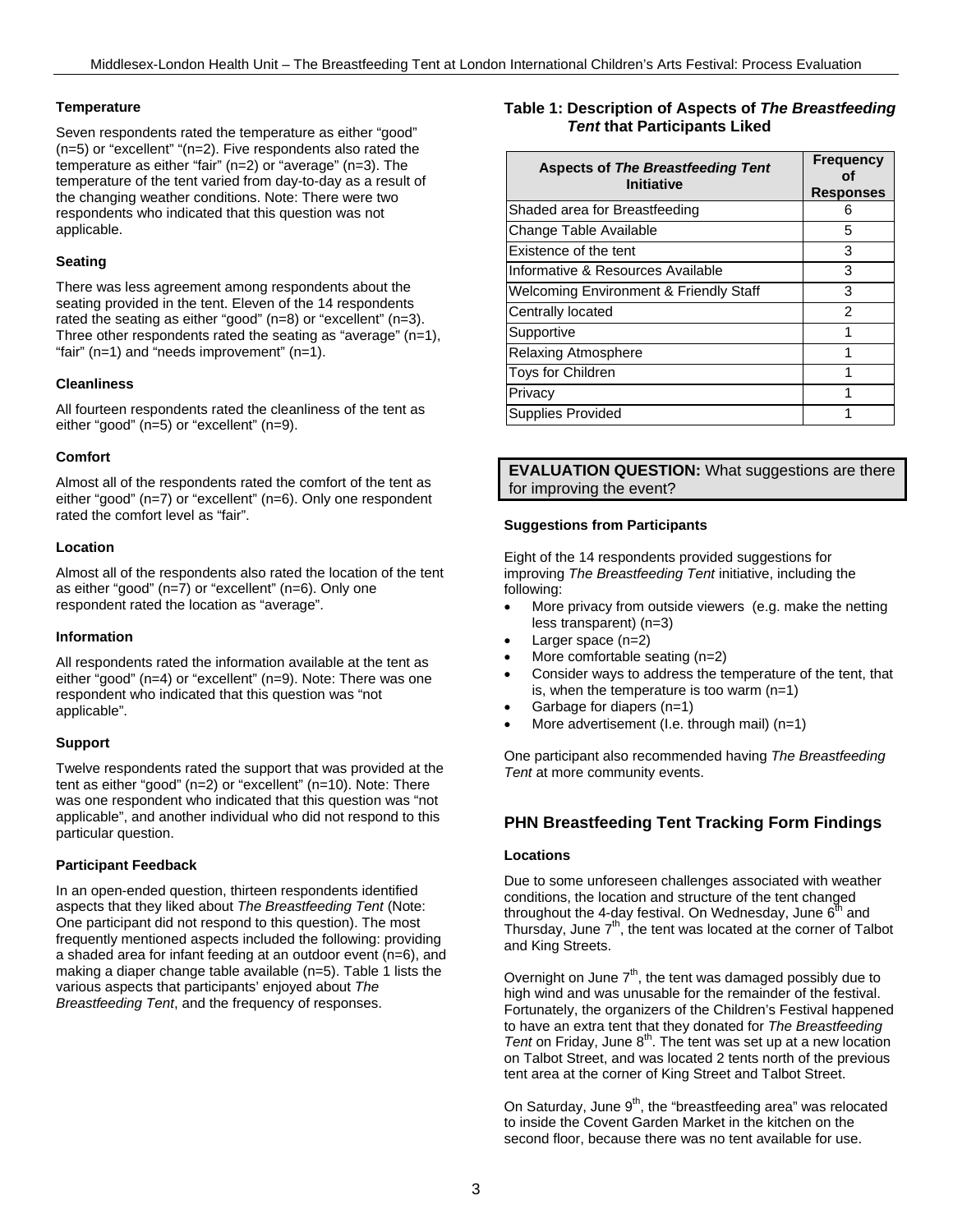## **Hours of Operation**

The tent was open 9 am to 4 pm each day. On Friday, June  $6<sup>th</sup>$ the tent was anticipated to operate from 9 am to 6 pm, but due to the thunderstorm, the tent closed at 4 pm.

## **EVALUATION QUESTION:** What were the human and financial resources required to operate *The Breastfeeding Tent*?

Table 2 provides an estimate of the human and financial resources required for this pilot project. The approximate costs to operate the tent, excluding the staffing resources was under \$450. The actual dollar figure is not provided for the staff time, although it is recognized that the human resources required to operate the tent at a four day event involves a significant financial contribution. Operation items refer to the following:

- infant supplies (e.g. diaper bag)
- toddler and preschool toys
- bottled water
- toiletries (e.g. lotion, hand sanitizer, kleenex)
- interior tent supplies (e.g. table clothes, carpets, decorations, duck tape, rope, storage bins)
- gift basket, and
- stationary supplies (e.g. paper, pens, folders)

## **Table 2: Human and Financial Resources For Tent Operation**

| <b>Items</b>           | Cost                        |
|------------------------|-----------------------------|
| Human Resources        | Full-time PHN * 25.25 hours |
|                        | Casual PHN * 8.2 hours      |
| Event Fee              | \$200                       |
| Tent                   | \$60                        |
| <b>Operation Items</b> | \$163.60                    |
| Total                  | \$423.60 plus staff time    |

During the weekday shifts (i.e. June 6-8), there was one PHN that worked the morning shift and another PHN that worked in the afternoon. For the Saturday shift on June  $9<sup>th</sup>$ , a Casual PHN was hired to work for the entire day, along with a MLHU volunteer. A total of 33.45 hours was required to operate *The Breastfeeding Tent*. See Table 3 for a breakdown of the hours required for operation.

### **Table 3: Breakdown of Hours Required for Operation**

|                          | June<br>6 | June | June<br>8 | June 9 | <b>Activity</b><br><b>Totals</b> |
|--------------------------|-----------|------|-----------|--------|----------------------------------|
| Set-up Time*             | 2         | 0.5  |           | 0.5    |                                  |
| Tent<br>Operation        |           | 7.5  |           |        | 28.5                             |
| <b>Take Down</b><br>Time | 0         | O    |           | 0.5    | 0.5                              |
| Follow-up<br>Time        | 0.25      | ∩    | ი         | 0.2    | 0.45                             |
| <b>Daily Totals</b>      | 9.25      | ጸ    | 8         | 8.2    | 33.45                            |

\* Set-up time included assembly of the tent structure, as well as set-up of pamphlets and other items inside the tent.

## **EVALUATION QUESTION:** How many participants used *The Breastfeeding Tent*?

In order to keep track of the number of participants who had used *The Breastfeeding Tent*, a tracking form, as previously described, was developed for PHNs to record the different types of participants and the different ways in which participants utilized the tent. As outlined in Table 4, a total of eight mothers breastfed their infants. Four mothers used the tent to change their baby's diapers, and did not breastfeed or bottle-feed their baby. There were a total of six support people (i.e. friends, spouses) who accompanied mothers and infants.

In addition, a total of 18 infants, 11 preschool children and 4 school-aged children came into the tent with their caregivers. There were an additional 14 people who came into the tent area either to ask the PHN questions or make comments about *The Breastfeeding Tent*. Some of these event participants included breastfeeding moms who wanted to ask breastfeeding-related questions, pregnant women asking prenatal and breastfeeding-related questions and a hospital nurse asking about breastfeeding and available supports.

## **Table 4: Participants of** *The Breastfeeding Tent*

| <b>Participants</b>                                                                         | June<br>6      | June<br>7 | June<br>8      | June<br>9      | <b>Totals</b> |
|---------------------------------------------------------------------------------------------|----------------|-----------|----------------|----------------|---------------|
| Number of Infants                                                                           | 10             | 6         | 1              | 1              | 18            |
| Number of Mothers<br>feeding Baby at the<br>breast                                          | 3              | 4         | 0              | 1              | 8             |
| Number of Mothers<br>bottle feeding baby                                                    | $\Omega$       | 0         | 0              | 0              | 0             |
| Number of Mothers<br>changing diapers only<br>(i.e. not breastfeeding<br>or bottle feeding) | 1              | 1         | 1              | 1              | 4             |
| Number of Fathers<br>and/or Support People<br>accompanying mothers<br>and infants           | 3              | 3         | 0              | 0              | 6             |
| Number of Preschool<br>Children                                                             | 2              | 5         | $\overline{2}$ | $\overline{2}$ | 11            |
| Number of School Aged<br>Children                                                           | $\Omega$       | 0         | 4              | 0              | 4             |
| Number of "Other"<br>Event Participants -<br>making comments<br>and/or asking questions     | $\overline{7}$ | 5         | 0              | $\overline{2}$ | 14            |

The tracking form included a section to record the types of inquires and/or one-to-one contact that PHNs had with participants. Table 5 highlights some examples of the types of inquires that participants asked the PHNs. There were some prenatal questions related to prenatal education, postpartum support and breastfeeding support. Participants also had breastfeeding related concerns that they expressed including weaning, and other infant feeding concerns (e.g. allergies).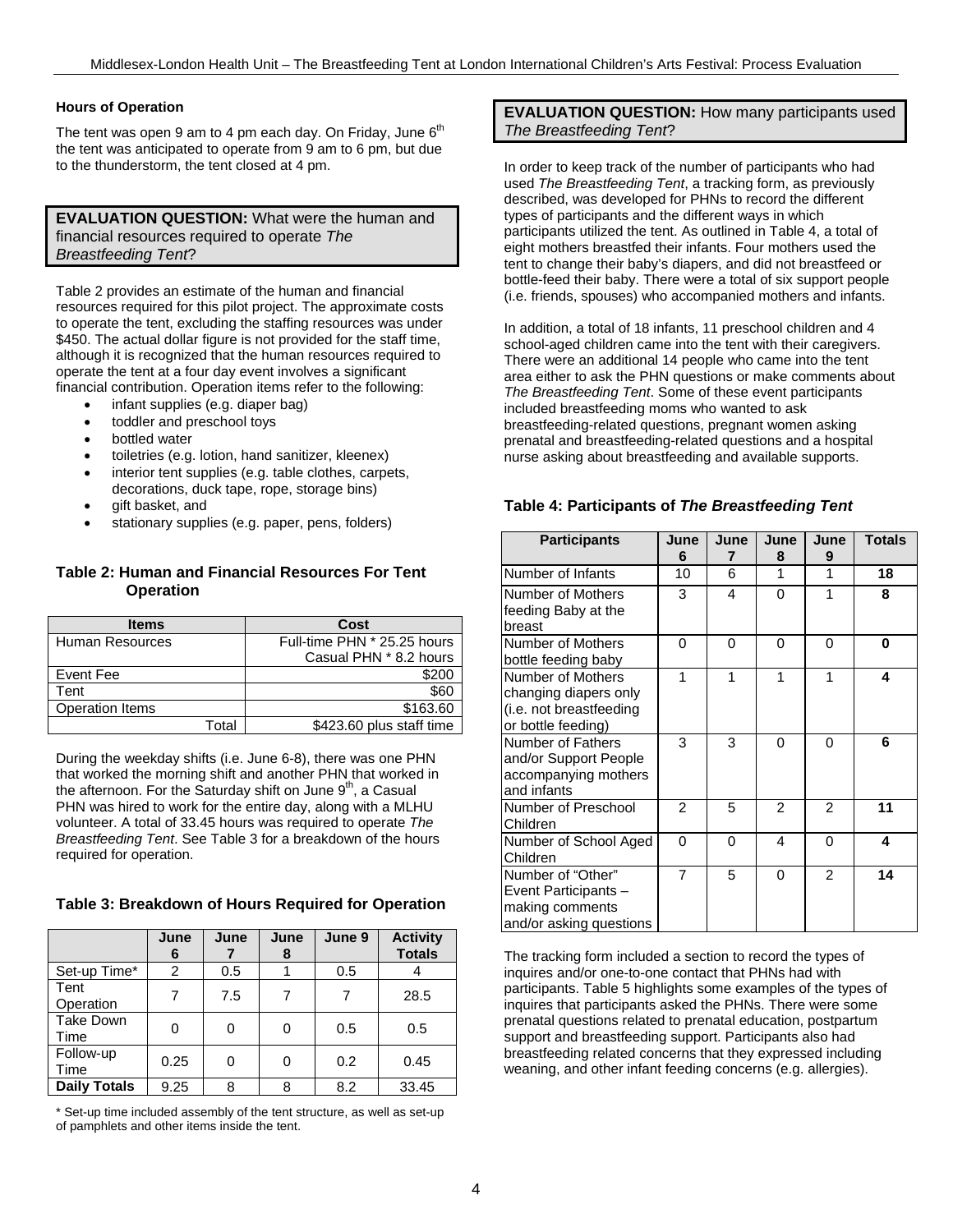## **Table 5: Examples of One-to-One Contact with Participants on June 6 and June 7**

| <b>Type of Question</b> | <b>Inguiry</b>                                                                                                                                |
|-------------------------|-----------------------------------------------------------------------------------------------------------------------------------------------|
| Prenatal                | Prenatal education; postpartum supports;<br>mom was pregnant with 1st child                                                                   |
| Prenatal Re:            | Discussed breastfeeding and available                                                                                                         |
| Breastfeeding           | community resources                                                                                                                           |
| Breastfeeding           | Difficulty weaning; referred to Health<br>Connections                                                                                         |
| Breastfeeding           | 10 week old baby - just diagnosed with<br>lactose allergy (mom is breastfeeding);<br>Referred to Health Connection to speak<br>with dietitian |
| Breastfeeding           | Weaning 14 months old (won't take<br>bottle); Mom wants baby weaned at 2<br>years (religious reasons)                                         |
| Breastfeeding           | Difficulty weaning; referred to Health<br>Connection                                                                                          |
| Breastfeeding           | 7 month old refusing breast/bottle in<br>daytime                                                                                              |
| Breastfeeding           | RN requesting more information re:<br>breastfeeding in order to learn and refer<br>clients                                                    |

## **EVALUATION QUESTION:** What information was available to participants in *The Breastfeeding Tent*? What type of information was distributed to participants?

A variety of resources were on display in *The Breastfeeding Tent*. These resources were available for participants to pick up themselves, and were handed out by PHNs if their particular questions were related to a pamphlet. Table 6 presents the list of resources available in the tent and the number of resources that were distributed to participants. The Health Connection Magnets (n=9) were the most popular resource, followed by the pamphlet on "Dad's Role" (n=4), the "Breastfeeding Bookmark" (n=3), the "Breastfeeding Handbook" (n=3), and the "Health Unit Bookmark" (n=3).

# **Table 6: Resources Distributed**

| Name of Resource                         | No. of Resources<br><b>Distributed</b> |
|------------------------------------------|----------------------------------------|
| <b>Health Connection Magnets</b>         | 9                                      |
| Dad's Role                               | 4                                      |
| <b>Breastfeeding Bookmark</b>            | 3                                      |
| <b>Breastfeeding Handbook</b>            | 3                                      |
| Health Unit Bookmark                     | 3                                      |
| <b>Breastfeeding Anytime</b>             | 2                                      |
| <b>Breastfeeding Community Resources</b> | 2                                      |
| <b>Relaxation Massage</b>                | 2                                      |
| <b>Breastfeeding Clinics</b>             |                                        |
| Grandparents                             |                                        |
| <b>PPD Magnets</b>                       |                                        |
| ImprovedforyouHU.com (MLHU website       |                                        |
| bookmark)                                |                                        |
| Positive Parenting Community             | ∩                                      |
| Resources                                |                                        |
| ΤΟΤΑΙ                                    | 31                                     |

Table 7 lists the number of resources distributed on each day of the event. The majority of resources were distributed on the first day of the event (n=22). Subsequent days had fewer participants due to multiple factors, and thus fewer resources were distributed.

# **Table 7: Number of Resources Distributed by Day of Event**

|              | No. of Resources Distributed by Day |
|--------------|-------------------------------------|
| June 6       | 22                                  |
| June 7       |                                     |
| June 8       |                                     |
| June 9       |                                     |
| <b>TOTAL</b> | ا ?                                 |

**EVALUATION QUESTION:** What aspects of *The Breastfeeding Tent* worked well?

## **PHN Recorded Feedback**

On the PHN tracking form, PHNs were asked to record anecdotal remarks about *The Breastfeeding Tent* that they heard from event participants. Some participants indicated that the tent was a good idea and were pleased that it was available for breastfeeding moms. For example, two grandparents came into the tent and said that it was a great idea and a good space to 'get away' for moms. One participant indicated that she thought that it would help moms' comfort level in breastfeeding in public and stated that she would like to see more of these tents at outdoor events. Another woman who was pregnant commented that she breastfed her first child for 2 years, and felt that she could never tell anyone because long-term breastfeeding was not very well accepted. Some participants also noted that the availability of the toys was a great idea.

There were also inquires from other event participants, including school aged children asking about the purpose of the tent, and at least one person asking about the draw. One dad was waiting for his partner and let his preschool daughter play with the toys in the tent.

The PHN tracking form also asked PHNs to comment on aspects of *The Breastfeeding Tent* that were successful. In general, *The Breastfeeding Tent* provided a shady area for moms to breastfeed and change their baby's diaper. Some mothers expressed their appreciation for having a place to feed and change their infants. Information about breastfeeding and other health services was also accessed during the event. The initiative provided opportunities for PHNs to speak with breastfeeding mothers at a venue that is not normally reached. Mothers spoke candidly about their own perceptions of breastfeeding and the challenges that they experienced.

Many people stopped to look and acknowledge the tent. The banner display promoted the breastfeeding message and was visible to both foot and street traffic. The location of the tent on June  $6<sup>th</sup>$  and  $7<sup>th</sup>$  was also noted to contribute to the success of the initiative. The corner of Talbot and King Streets was an effective location for the tent to raise visibility, because the tent was located between two popular attractions. In lieu of the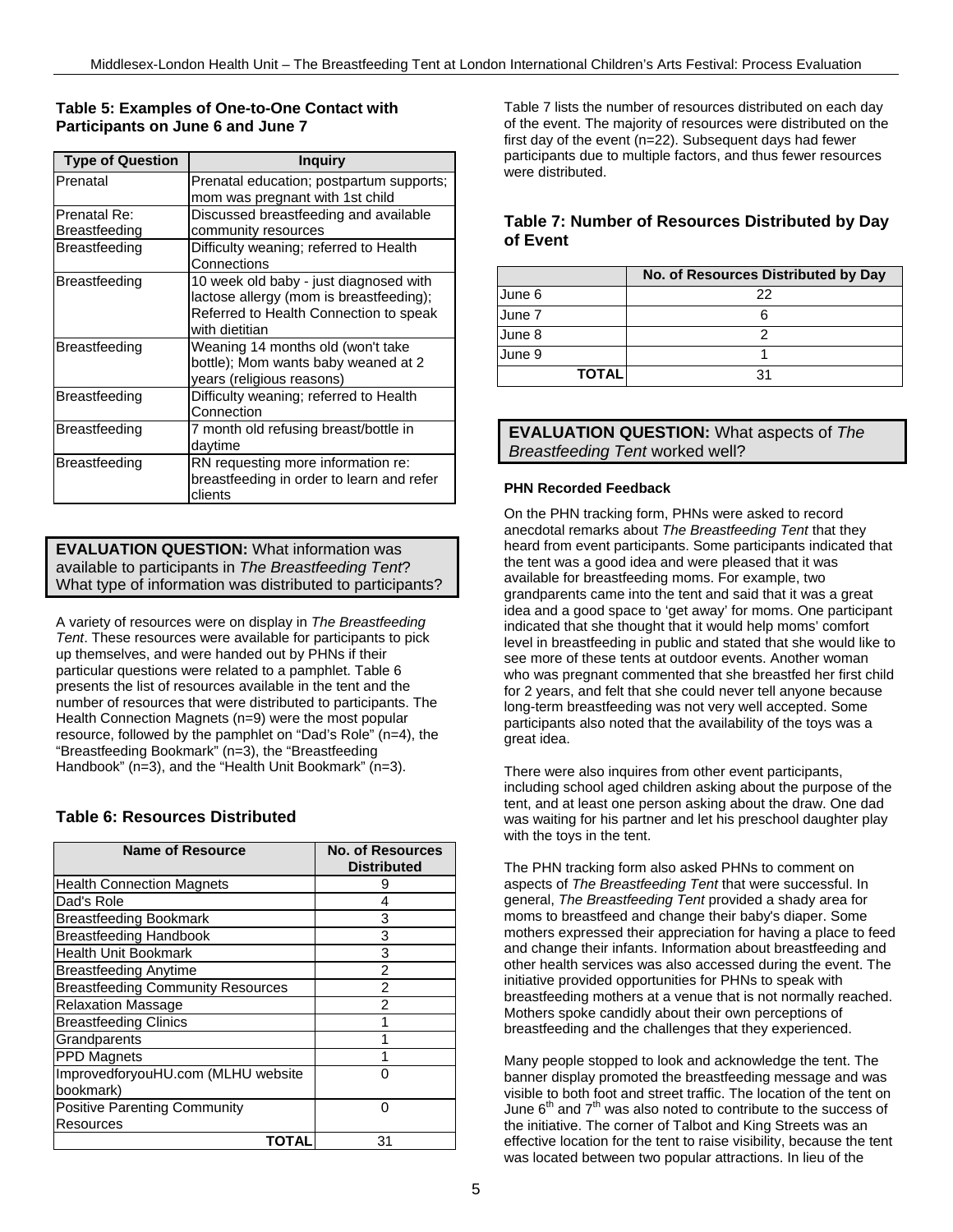unforeseen challenges caused by the damaged tent, alternative solutions were provided.

**EVALUATION QUESTION:** What suggestions are there for improving the event?

## **Suggestions from PHN Staff**

#### *Tent Structure, Set-up & Impacts of Weather Conditions*

As a result of the damaged tent, a new tent structure will need to be rented or purchased if this initiative is planned for events in the future. PHNs offered additional suggestions for future tent structure and set-up. Two people are needed for the initial set-up of the tent. There was only one PHN involved in setting up the tent on the first day of the festival, which proved to be challenging.

As mentioned by participants, PHNs also indicated that the size of the tent was too small. For example, the tent became very crowded when two moms, two infants and other siblings were present. Strollers had to be left outside of the tent because there was not enough room inside.

Due to the nature of an outdoor event, the weather conditions can often be unpredictable. The style of the tent utilized was not strong enough to withstand the damaging wind and storms that took place during the festival. A sturdier tent is needed to accommodate the varying weather conditions. If the same style of tent was used at future events, pails of sand would be needed to stabilize the tent on pavement. If the tent was located on grass, ropes and stakes could be used to secure the structure.

In addition, the windy weather also was an issue with securing pamphlets and other items on the table inside the tent. The mesh walls on three-sides of the tent allow airflow through the tent, but also pose problems for displaying items within the tent. It was recommended that for future events, the tent should have at least two solid sides that can block sun and wind.

In order to reduce the risk of the tent being damaged, it was also noted that if the tent needs to be moved during an event, it may be better to take it down and put it back up again the next morning.

Due to the hot, humid and windy weather conditions, the weather may have been a deterrent to participants coming into the tent. On the afternoon of June  $8<sup>th</sup>$ , a severe thunderstorm occurred which impacted the number of participants at the festival.

### *Tent Location*

The location of the tent is an important factor to consider when planning a tent event. If the tent is to remain for more than one day at an event, consideration needs to be given for a more solid tent structure due to weather impacts and other unforeseen challenges.

### *Participation & Promotion*

Due to late enrolment in the Children's Festival, advertisements about *The Breastfeeding Tent* were not

included in the brochures, on their website, and other promotional materials and communication. In order to increase participation of breastfeeding moms and their families at *The Breastfeeding Tent*, promotional efforts are needed to advertise the availability of the tent prior to the event and during the event. For example, a large sign in front of the tent is needed for advertisement along with the existing posters. Based on PHNs' observations of the types of event participants, the primary population of the Children's Festival was mainly school-aged children, as opposed to young families with infants. In particular, Saturday, June 9<sup>th</sup> seemed to have more school aged children, and very few infants. It was suggested that festival organizers could promote a baby/preschool area in order to attract more young families with infants to the festival. This would also provide a natural fit with *The Breastfeeding Tent* and may increase visibility.

### *Supplies*

A number of supplies are required to operate *The Breastfeeding Tent*. One particular supply that requires improvement is the garbage can. A better garbage can is needed with a plastic bag in it. The garbage can that was used at the festival overflowed with garbage from people walking by the tent.

#### *Assistance and Accommodation from Event Organizers*

Volunteers at the festival were very helpful throughout the festival, especially on June  $8<sup>th</sup>$  when the thunder storm occurred and all of the tent items needed to be quickly transported over to the market building. Volunteers at the festival also promoted *The Breastfeeding Tent* at the information booth.

## **LIMITATIONS AND STRENGTHS OF THE EVALUATION**

*The Breastfeeding Tent* initiative was the first of its kind implemented by the Middlesex-London Health Unit, and like other pilot projects, limitations and strengths were identified and will serve as the foundation for future initiatives. A process evaluation was conducted in order to monitor implementation of this new initiative. In addition, it would have been too early to conduct an outcome evaluation to measure effectiveness.

The use of more than one data source strengthened this process evaluation. PHN staff played a key role in collecting data on the tracking form and providing opportunities for participants to provide feedback. The evaluation data collection tools were designed collaboratively between the program evaluator and the PHN staff to ensure that questions were applicable to practice and the data was feasible to collect within the particular setting.

While there were only a small number of participants (i.e. 14 participants) who completed feedback forms, their responses are valuable in conjunction with the feedback recorded by PHNs to understand the strengths and areas for improvement in the event. It will be important to continue to collect feedback from participants at future events in order to monitor implementation of the tent initiative.

There are some improvements needed with regards to the sampling framework for participants completing feedback forms. Because of the objective to provide a visual reminder to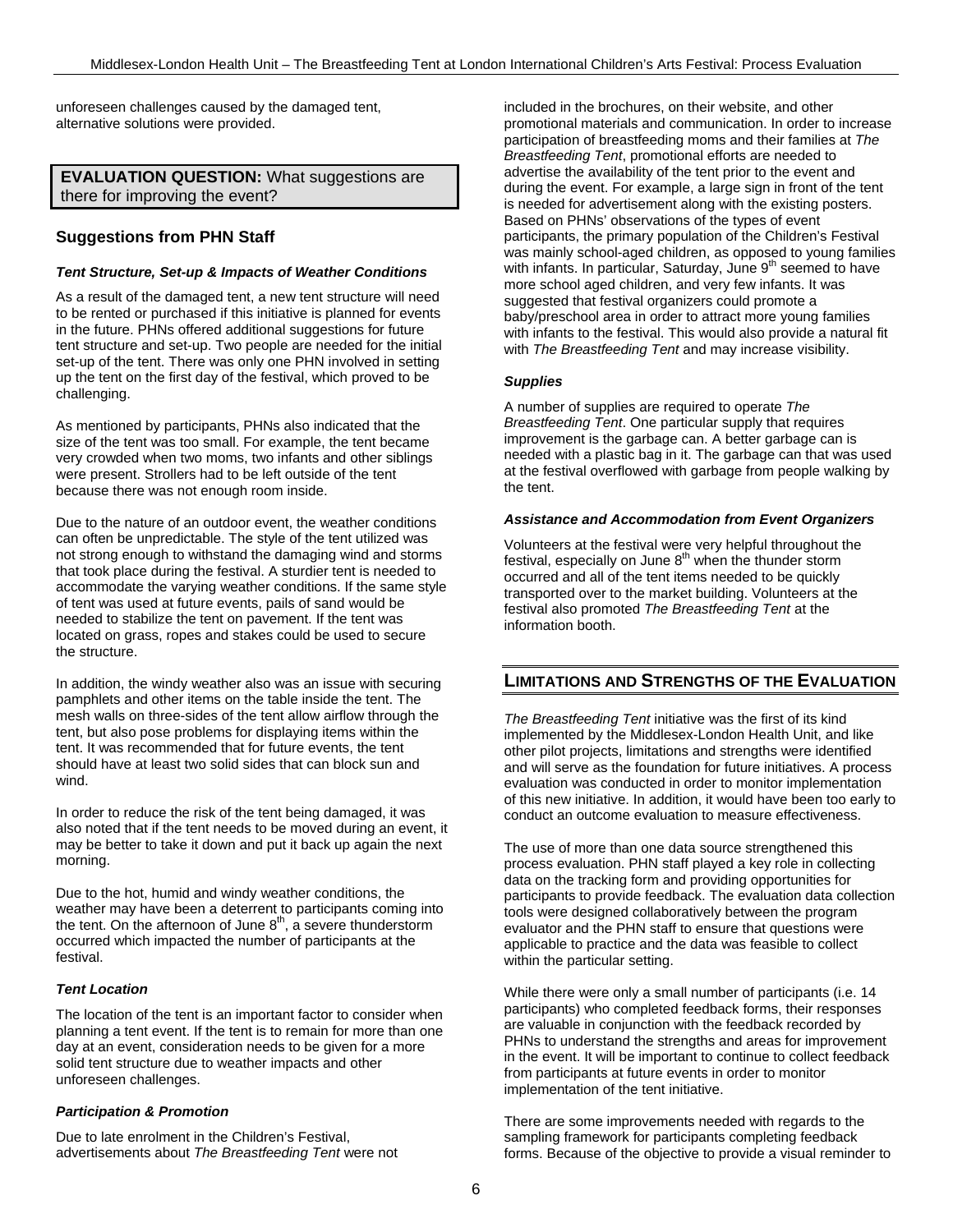the public that breastfeeding is encouraged and supported, it would be beneficial to invite participant feedback from all event participants who stop by the tent, rather than just those participants who have significant conversations with PHN. The initial intention was for PHN staff to invite participants who either came in to use the tent and/or had a significant conversation with the PHN. The rationale for this method was based on the need to build a certain level of rapport with participants before inviting them to participate. However, it becomes a judgement call on behalf of the PHN as to what indicates a "significant conversation". Gathering feedback from a broader range of event participants (e.g. fathers, support people accompanying moms, event participants passing by the tent who stop to talk with PHNs) will help to provide perspectives that reflect the diversity of the population at a given event. For example, some perspectives of participants passing by the tent may differ significantly from those who have actually used the tent.

Limitations of the survey technique may involve their need to care for their infants, and a lack of time to complete the survey. Also, participants may censor some of their actual views about the tent initiative as a result of the social desirability bias. This bias may lead people to express opinions that are socially acceptable. Ensuring that the survey was anonymous may have helped to minimize this effect, and encourage participants to share their opinions.

Providing the incentive of the gift basket draw seemed to encourage participants to take the time to complete the feedback form during their visit to the tent. There was the option for participants to mail in their completed survey at their convenience with the self-addressed, stamped envelope. One completed survey was returned to the health unit by mail.

# **SUMMARY**

There is evidence from the findings that the three main purposes of the evaluation were met in this pilot initiative. Reflections on each of the three purpose statements are described below:

- *To assess participant satisfaction levels with The Breastfeeding Tent* - The positive response from respondents on the feedback form, and other event participants who engaged in conversations with PHNs staffing the tent, suggest that there is merit in offering a breastfeeding tent at other events within the community.
- *To track the human and financial resources required to operate The Breastfeeding Tent* – The costs associated with initiating and implementing the tent were recorded. This information provided baseline data for future event planning. A significant amount of human resources are required to operate the tent in comparison to costs of setting up the tent. From a public health perspective, the breastfeeding tent was primarily intended to offer environmental support. However, by having the tent staffed by PHNs provides opportunities for both public education and awareness.
- *To monitor implementation and utilization of The Breastfeeding Tent initiative and to identify successes and challenges to inform future planning.* – Both of the data collection forms provided useful information to identify lessons learned and inform next steps.

In addition, there is evidence to suggest that the goals of the initiative were met to some extent.

- *To provide a supportive and pleasant environment for breastfeeding mothers and families*. Participants expressed very positive opinions about the tent initiative, and indicated that the tent offered both support and a pleasant environment. Areas for improvement for future tent initiatives were noted by participants as well.
- *To provide a visual reminder to the public that breastfeeding is encouraged and supported.* Feedback from event participants indicated that *The Breastfeeding Tent* did provide a visual reminder to the public. In addition to those who used the tent to care for their infants and/or seek information about infant feeding, many people stopped to look and acknowledge the tent. The banner posted on the side of the tent proved to be an asset as both pedestrians and people in vehicles stopped and commented. The corner of King and Talbot Streets proved to be an ideal location for increasing awareness about breastfeeding among event participants and the general public because it was in a high traffic area.

# **FUTURE DIRECTIONS**

The following recommendations are based on the lessons learned throughout the implementation of *The Breastfeeding Tent* initiative. The recommendations have been grouped into five main categories: tent structure, event planning, staffing and staff training, promotion, and evaluation.

## **Tent Structure**

The tent that was purchased for this event was lightweight and presented problems due to wind and stormy weather conditions. Due to the nature of this pilot initiative, MLHU is not prepared to purchase a durable tent intended for long-term use until the decision is made that the initiative has effective outcomes that should be sustained. The following list provides options for obtaining a tent structure:

- Negotiate with event planners to determine the availability of using one of their existing tents.
- Purchase a similar tent knowing the limitations and the potential unpredictable setbacks.
- Ensure tent size is adequate for intended purpose, and give consideration to the walls of the tent (e.g. transparent versus solid).

## **Event Planning**

There are many considerations to take into account when choosing to participate in an event, and operating the tent at the event. The following describes some options for event planning:

- Investigate the audience of the event to ensure that there is an appropriate fit with *The Breastfeeding Tent* and consider establishing a baby/preschool area at events (e.g. Children's Festival) to attract young families with infants to events.
- Give consideration to one-day only events in comparison to multi-day events due to the time involved with set-up, take down, and ensuring equipment and supplies were kept safe over night.
- Establish a back-up plan due to the unpredictability of holding an outdoor event.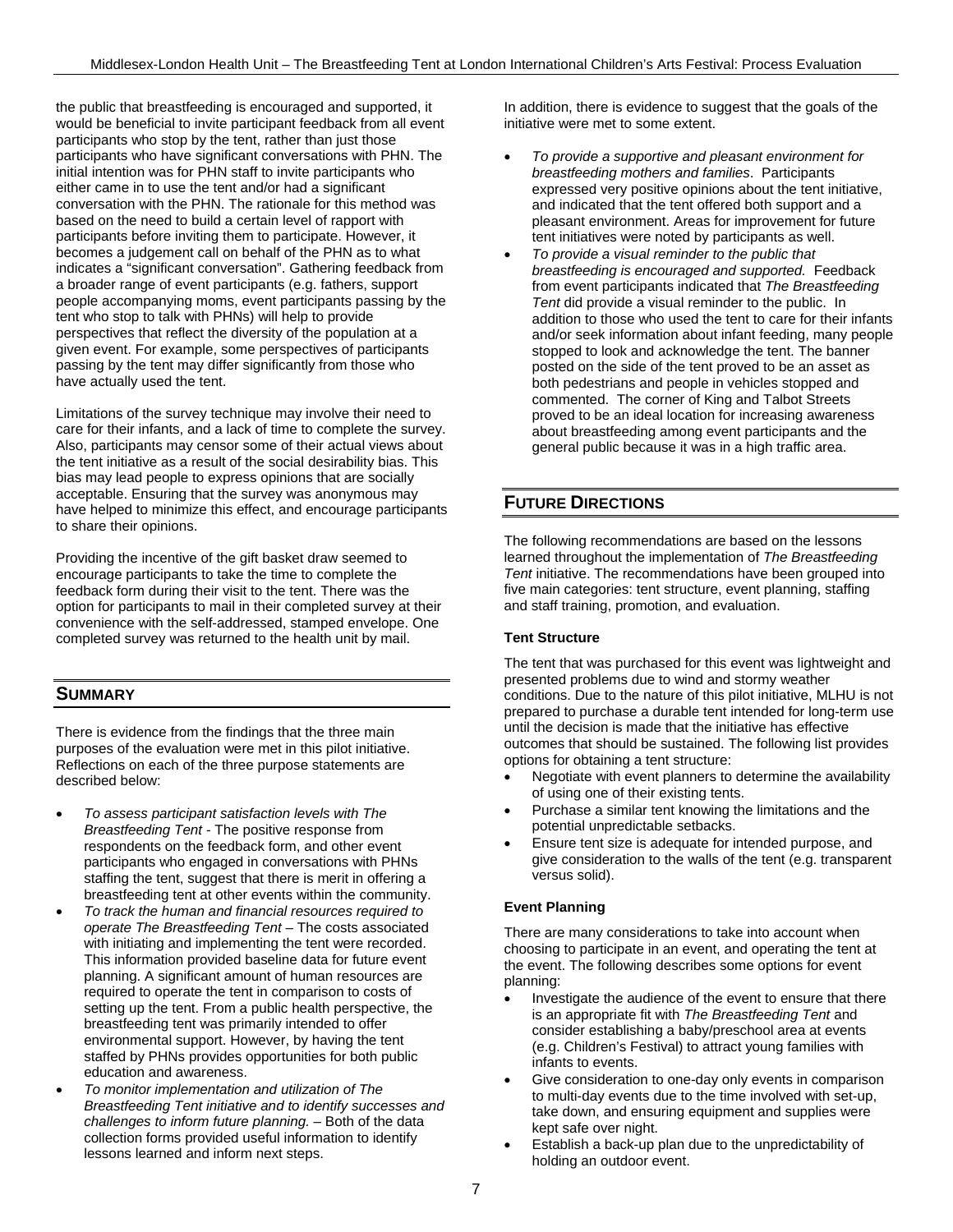- Ensure that the location of the tent will raise visibility of the breastfeeding messaging.
- Explore options for tent operation, including such items as more comfortable seating, improved garbage can, etc.

## **Staffing and Staff Training**

The availability of PHNs at *The Breastfeeding Tent* is a central component of the initiative. As a result, additional planning around staffing needs and training is warranted, including:

- Obtain interest/commitment from MLHU Casual PHNs and volunteers to participate in future events
- Organize an inservice for Casual PHNs and volunteers for training on operation of the tent
- Ensure that there is more than one person available for the initial set up of the tent.

### **Promotion**

The decision to participate in the Children's Festival was too late to take advantage of strategic advertising opportunities. Although *The Breastfeeding Tent* was acknowledged in the Children's Festival flyer itinerary of activities, it was not properly named and was not placed in an ideal section. Earlier collaboration with organizers will allow for more adequate and appropriate promotion. Additional considerations for promotional activities, include the following:

- Poster stand for the front of tent.
- Continue to utilize banner on the side of tent, and ensure tent location is conducive to providing a visual reminder of breastfeeding.
- Utilize laminated posters in strategic locations around event site.
- Ensure that the event planners appropriately advertise *The Breastfeeding Tent* in all promotional materials.

### **Evaluation**

The following provides a lists of recommended changes to the evaluation of the future initiatives:

- Modify existing data collection tools (e.g. improve the tracking of tent participants by tracking the number of pregnant moms asking breastfeeding related questions, and the number of mothers asking questions about breastfeeding, but not actually breastfeeding, bottle feeding or changing diapers at the tent).
- Consider surveying all event participants who come to the tent for their perceptions of the tent and their feedback on areas for improvement.

## **REFERENCES**

Health Canada. (1999). Nutrition for a Health Pregnancy: National Guidelines for the Childbearing Years. Ottawa: Minister of Public Works and Government Services.

London International Children's Arts Festival. (2007). London International Children's Arts Festival: Mission Statement and Guiding Principles. Available online at http://www.londonchildfest.com/. Accessed: August 8, 2007.

Middlesex-London Health Unit. (2005 January). Breastfeeding Practices, Awareness & Attitudes in Middlesex-London, The Health Index, Issue 13. London: Middlesex-London Health Unit. Author: Bray Jenkin, K. Available online at:

http://www.healthunit.com/articlesPDF/11184.pdf Accessed: August 8, 2007.

Ontario Ministry of Health and Long Term Care. (1997). Mandatory Health Programs and Service Guidelines. Available online at:

http://www.health.gov.on.ca/english/providers/pub/pubhealth/m anprog/mhp.pdf. Accessed: August 8, 2007.

Region of Peel Public Health. (2004). A Breastfeeding Place: Evaluation Report. Region of Peel Public Health: Brampton, ON.

# **REPORT PREPARED BY:**

**Melissa McCann**, *Program Evaluator*, Research, Education, Evaluation & Development Services, Middlesex-London Health Unit

**Ruby Brewer**, *Public Health Nurse*, Family Health Promotion Team, Family Health Services, Middlesex-London Health Unit

## **ACKNOWLEDGEMENTS**

The authors would like to thank Deanna Stirling, Laura Dueck, Nancy Summers, and Charlene Beynon for their feedback on draft reports.

For more information, contact: Melissa McCann, BA, MSW Program Evaluator Research, Education, Evaluation & Development (REED) Services Middlesex-London Health Unit 50 King Street London, ON N6A 5L7 519-663-5317 ext. 2554 melissa.mccann@mlhu.on.ca



**MIDDLESEX-LONDON HEALTH UNIT** 50 King St., London, ON N6A 5L7 tel: (519) 663-5317 • fax: (519) 663-9581 HEALTH health@mlhu.on.ca

> **STRATHROY OFFICE – KENWICK MALL** 51 Front St. E., Strathroy, ON N7G 1Y5 tel: (519) 245-3230 • fax: (519) 245-4772

**AN ACCREDITED TEACHING HEALTH UNIT**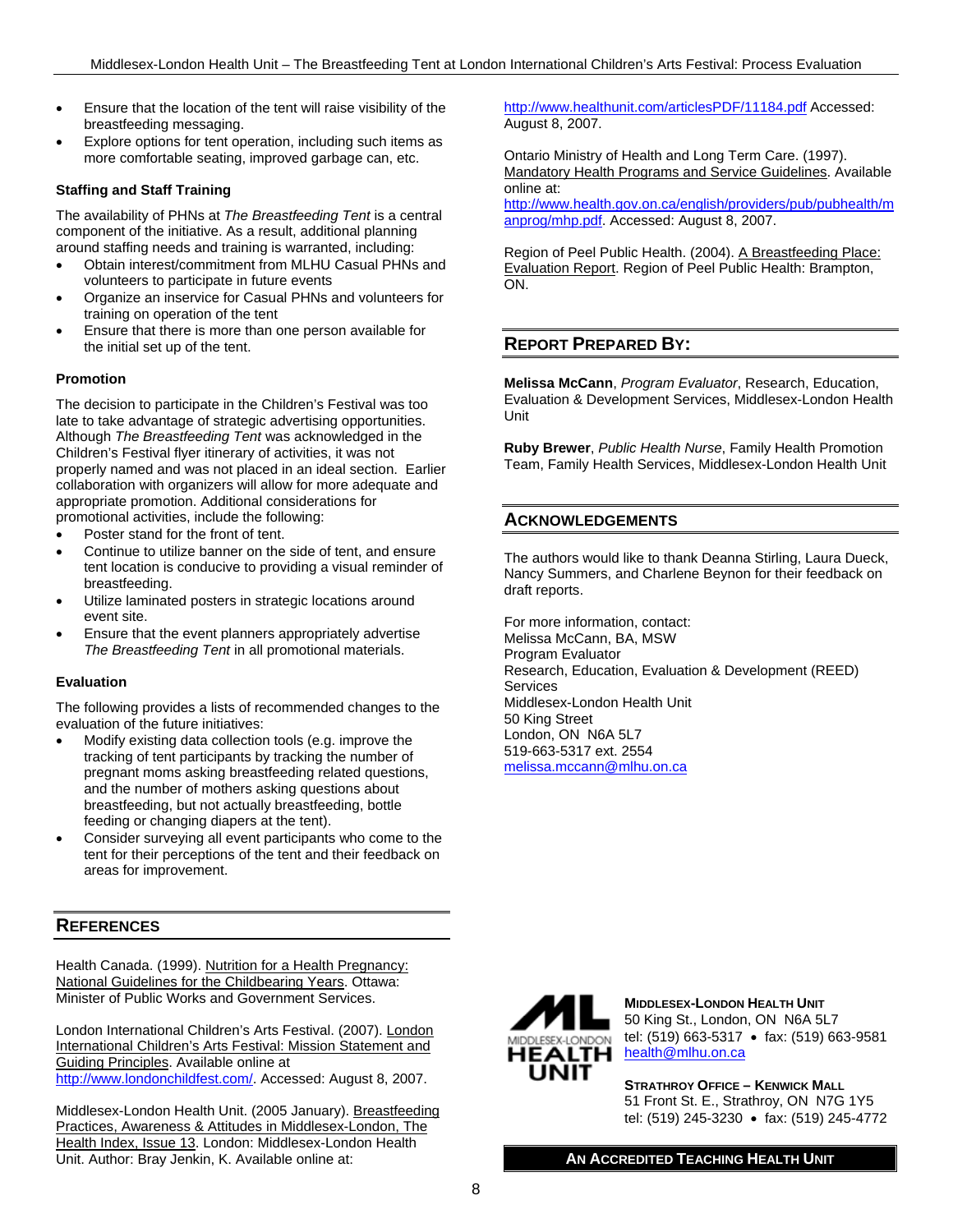

# **Appendix A: Breastfeeding Tent Feedback Form**

We would like your thoughts on the following questions. Your comments will help us understand what worked well at this event and what improvements can be made in the future. Your participation is voluntary. Please do not mark this page with your name, as this survey is to be anonymous.

1. Are you currently **breastfeeding**?



2. How would you rate your **comfort level in breastfeeding in public places** (e.g. restaurants, malls, fairs, public transit, etc.)? (PLEASE CIRCLE ONE RESPONSE)

| <b>Very</b>   | Somewhat      | <b>Neither Comfortable or</b> | Somewhat    | Verv        | <b>Not</b> |
|---------------|---------------|-------------------------------|-------------|-------------|------------|
| Uncomfortable | Uncomfortable | Uncomfortable                 | Comfortable | Comfortable | Applicable |
|               |               |                               |             |             | N/A        |

\_\_\_\_\_\_\_\_\_\_\_\_\_\_\_\_\_\_\_\_\_\_\_\_\_\_\_\_\_\_\_\_\_\_\_\_\_\_\_\_\_\_\_\_\_\_\_\_\_\_\_\_\_\_\_\_\_\_\_\_\_\_\_\_\_\_\_\_\_\_\_\_\_\_\_\_\_\_ \_\_\_\_\_\_\_\_\_\_\_\_\_\_\_\_\_\_\_\_\_\_\_\_\_\_\_\_\_\_\_\_\_\_\_\_\_\_\_\_\_\_\_\_\_\_\_\_\_\_\_\_\_\_\_\_\_\_\_\_\_\_\_\_\_\_\_\_\_\_\_\_\_\_\_\_\_\_ \_\_\_\_\_\_\_\_\_\_\_\_\_\_\_\_\_\_\_\_\_\_\_\_\_\_\_\_\_\_\_\_\_\_\_\_\_\_\_\_\_\_\_\_\_\_\_\_\_\_\_\_\_\_\_\_\_\_\_\_\_\_\_\_\_\_\_\_\_\_\_\_\_\_\_\_\_\_

- 3. How did you **hear** about *The Breastfeeding Tent*?
- 4. On a scale of 1 to 5, rate **your experience** in using *The Breastfeeding Tent* on the following components: (1 being needs improvement and 5 being excellent)

|                | <b>Needs</b><br>Improvement | Fair           | Average | Good | <b>Excellent</b> | <b>Not</b><br><b>Applicable</b> |
|----------------|-----------------------------|----------------|---------|------|------------------|---------------------------------|
| a. Temperature |                             | $\overline{2}$ | 3       | 4    | 5                | N/A                             |
| b. Seating     |                             | 2              | 3       | 4    | 5                | N/A                             |
| c. Cleanliness |                             | $\overline{2}$ | 3       | 4    | 5                | N/A                             |
| d. Comfort     |                             | 2              | 3       | 4    | 5                | N/A                             |
| e. Location    |                             | 2              | 3       | 4    | 5                | N/A                             |
| f. Information |                             | 2              | 3       | 4    | 5                | N/A                             |
| g. Support     |                             | $\overline{2}$ | 3       | 4    | 5                | N/A                             |

**Turn Over**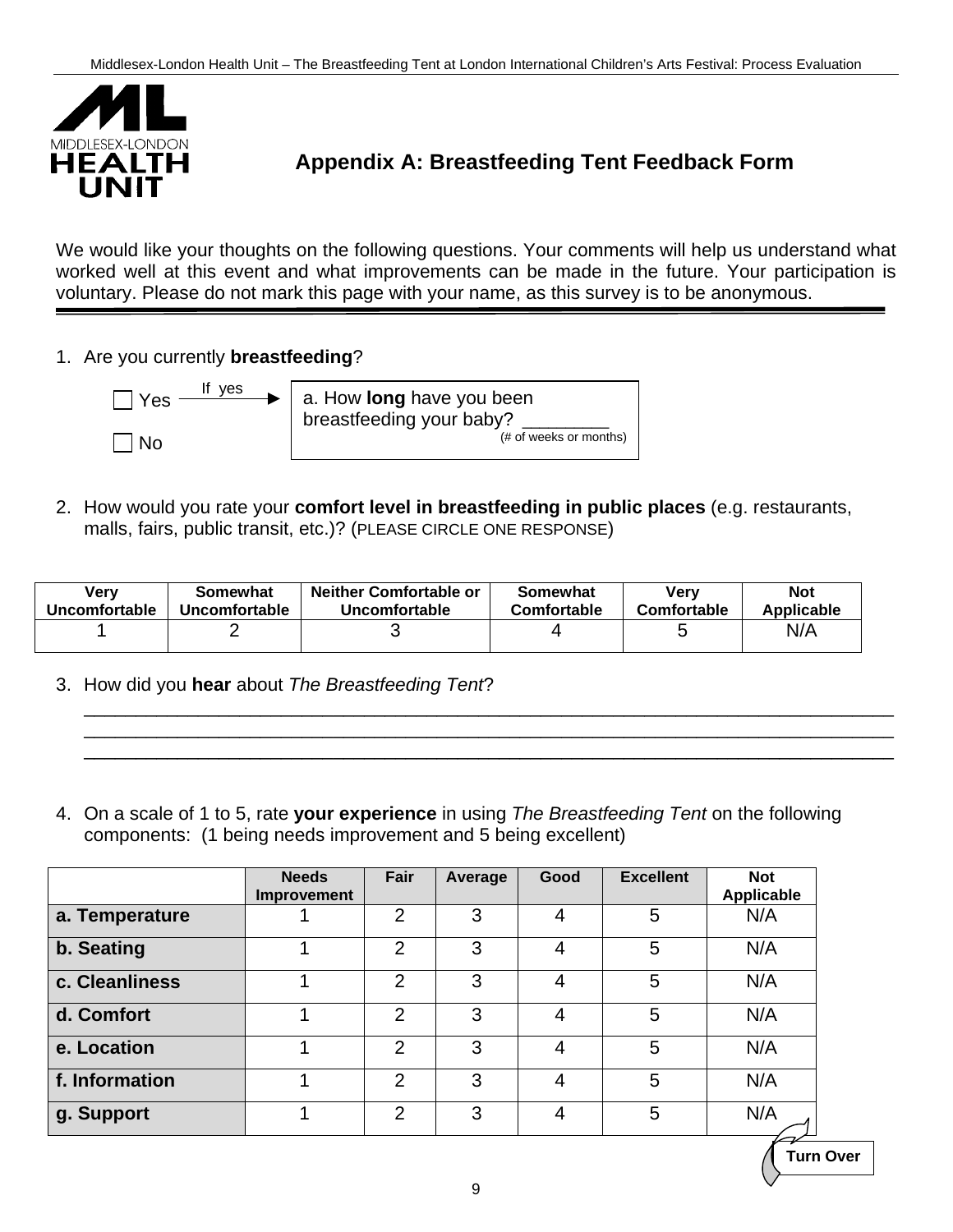\_\_\_\_\_\_\_\_\_\_\_\_\_\_\_\_\_\_\_\_\_\_\_\_\_\_\_\_\_\_\_\_\_\_\_\_\_\_\_\_\_\_\_\_\_\_\_\_\_\_\_\_\_\_\_\_\_\_\_\_\_\_\_\_\_\_\_\_\_\_\_\_\_\_\_\_\_\_ \_\_\_\_\_\_\_\_\_\_\_\_\_\_\_\_\_\_\_\_\_\_\_\_\_\_\_\_\_\_\_\_\_\_\_\_\_\_\_\_\_\_\_\_\_\_\_\_\_\_\_\_\_\_\_\_\_\_\_\_\_\_\_\_\_\_\_\_\_\_\_\_\_\_\_\_\_\_ \_\_\_\_\_\_\_\_\_\_\_\_\_\_\_\_\_\_\_\_\_\_\_\_\_\_\_\_\_\_\_\_\_\_\_\_\_\_\_\_\_\_\_\_\_\_\_\_\_\_\_\_\_\_\_\_\_\_\_\_\_\_\_\_\_\_\_\_\_\_\_\_\_\_\_\_\_\_ \_\_\_\_\_\_\_\_\_\_\_\_\_\_\_\_\_\_\_\_\_\_\_\_\_\_\_\_\_\_\_\_\_\_\_\_\_\_\_\_\_\_\_\_\_\_\_\_\_\_\_\_\_\_\_\_\_\_\_\_\_\_\_\_\_\_\_\_\_\_\_\_\_\_\_\_\_\_

\_\_\_\_\_\_\_\_\_\_\_\_\_\_\_\_\_\_\_\_\_\_\_\_\_\_\_\_\_\_\_\_\_\_\_\_\_\_\_\_\_\_\_\_\_\_\_\_\_\_\_\_\_\_\_\_\_\_\_\_\_\_\_\_\_\_\_\_\_\_\_\_\_\_\_\_\_\_ \_\_\_\_\_\_\_\_\_\_\_\_\_\_\_\_\_\_\_\_\_\_\_\_\_\_\_\_\_\_\_\_\_\_\_\_\_\_\_\_\_\_\_\_\_\_\_\_\_\_\_\_\_\_\_\_\_\_\_\_\_\_\_\_\_\_\_\_\_\_\_\_\_\_\_\_\_\_ \_\_\_\_\_\_\_\_\_\_\_\_\_\_\_\_\_\_\_\_\_\_\_\_\_\_\_\_\_\_\_\_\_\_\_\_\_\_\_\_\_\_\_\_\_\_\_\_\_\_\_\_\_\_\_\_\_\_\_\_\_\_\_\_\_\_\_\_\_\_\_\_\_\_\_\_\_\_ \_\_\_\_\_\_\_\_\_\_\_\_\_\_\_\_\_\_\_\_\_\_\_\_\_\_\_\_\_\_\_\_\_\_\_\_\_\_\_\_\_\_\_\_\_\_\_\_\_\_\_\_\_\_\_\_\_\_\_\_\_\_\_\_\_\_\_\_\_\_\_\_\_\_\_\_\_\_

\_\_\_\_\_\_\_\_\_\_\_\_\_\_\_\_\_\_\_\_\_\_\_\_\_\_\_\_\_\_\_\_\_\_\_\_\_\_\_\_\_\_\_\_\_\_\_\_\_\_\_\_\_\_\_\_\_\_\_\_\_\_\_\_\_\_\_\_\_\_\_\_\_\_\_\_\_\_ \_\_\_\_\_\_\_\_\_\_\_\_\_\_\_\_\_\_\_\_\_\_\_\_\_\_\_\_\_\_\_\_\_\_\_\_\_\_\_\_\_\_\_\_\_\_\_\_\_\_\_\_\_\_\_\_\_\_\_\_\_\_\_\_\_\_\_\_\_\_\_\_\_\_\_\_\_\_ \_\_\_\_\_\_\_\_\_\_\_\_\_\_\_\_\_\_\_\_\_\_\_\_\_\_\_\_\_\_\_\_\_\_\_\_\_\_\_\_\_\_\_\_\_\_\_\_\_\_\_\_\_\_\_\_\_\_\_\_\_\_\_\_\_\_\_\_\_\_\_\_\_\_\_\_\_\_ \_\_\_\_\_\_\_\_\_\_\_\_\_\_\_\_\_\_\_\_\_\_\_\_\_\_\_\_\_\_\_\_\_\_\_\_\_\_\_\_\_\_\_\_\_\_\_\_\_\_\_\_\_\_\_\_\_\_\_\_\_\_\_\_\_\_\_\_\_\_\_\_\_\_\_\_\_\_

5. What did you **like** about *The Breastfeeding Tent*?

6. What would you **change** about *The Breastfeeding Tent*?

7. Do you have any additional comments?

# **Thank you for taking the time to complete this Feedback Form!**

The information on this survey is collected under the legislative authority of The Health Protection and Promotion Act, as amended. The information will be used for program planning by the Breastfeeding Promotion Evaluation Project. Questions about the collection and use of this information should be directed to Melissa McCann, Program Evaluator, Middlesex-London Health Unit (519-663-5317, ext. 2554).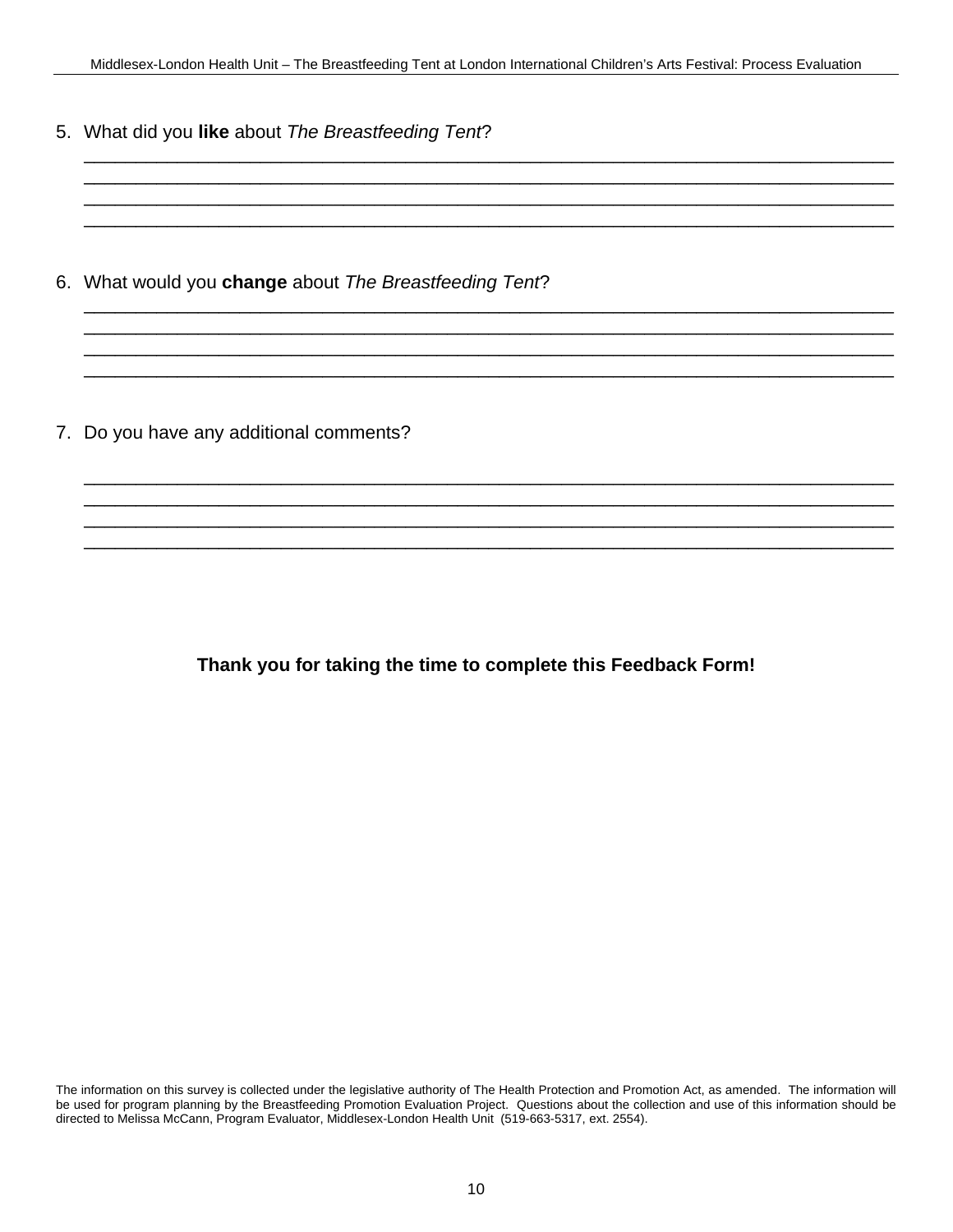**Purpose: In order to monitor the implementation of this pilot project, please complete this tracking form throughout EACH PHN shift.**

# **Appendix B: PHN Breastfeeding Tent Tracking Form**

| <b>Staff Member's Name(s):</b>                      |                                                              |                                                                                      |                                        |
|-----------------------------------------------------|--------------------------------------------------------------|--------------------------------------------------------------------------------------|----------------------------------------|
| Location:                                           |                                                              |                                                                                      |                                        |
| Date:                                               |                                                              |                                                                                      | (dd/mm/year)                           |
| <b>Time of Tent Operation:</b>                      |                                                              |                                                                                      |                                        |
|                                                     |                                                              | Estimated No. of Minutes or Hours<br>(if not applicable to your shift, indicate N/A) |                                        |
| <b>Set-up Time:</b>                                 |                                                              |                                                                                      |                                        |
| <b>Actual Hours of Shift and/or Tent Operation:</b> |                                                              |                                                                                      |                                        |
| <b>Take Down Time:</b>                              |                                                              |                                                                                      |                                        |
| <b>Follow-up / Documentation Time:</b>              |                                                              |                                                                                      |                                        |
|                                                     | <b>Total Hours:</b>                                          |                                                                                      |                                        |
| <b>Name of Pamphlet</b>                             | No. of Pamphlets on<br>display at start of tent<br>operation | <b>No. of Pamphlets</b><br>remaining on display<br>at end of tent<br>operation       | <b>No. of Pamphlets</b><br>distributed |
| 1. Community Resources                              |                                                              |                                                                                      |                                        |
| 2. Positive Parenting                               |                                                              |                                                                                      |                                        |
| 3. Breastfeeding Clinics                            |                                                              |                                                                                      |                                        |
| 4. Health Connection Magnets                        |                                                              |                                                                                      |                                        |
| 5. Breastfeeding Anytime                            |                                                              |                                                                                      |                                        |
| 6. Grandparents                                     |                                                              |                                                                                      |                                        |
| 7. Dad's Role                                       |                                                              |                                                                                      |                                        |
| 8. Relaxation Massage                               |                                                              |                                                                                      |                                        |
| 9. Health Unit Bookmark                             |                                                              |                                                                                      |                                        |
| 10. Breastfeeding Bookmark                          |                                                              |                                                                                      |                                        |
| 11. Breastfeeding Handbook                          |                                                              |                                                                                      |                                        |
| 12. PPD Magnets                                     |                                                              |                                                                                      |                                        |
| <b>Total</b>                                        |                                                              |                                                                                      |                                        |
|                                                     |                                                              |                                                                                      |                                        |
|                                                     |                                                              | Tally of Tent Participants (IHI)                                                     | <b>Totals</b>                          |
| Number of Infants                                   |                                                              |                                                                                      |                                        |
| Number of Mothers feeding Baby at the breast        |                                                              |                                                                                      |                                        |
| Number of Mothers hottle feeding baby (i e)         |                                                              |                                                                                      |                                        |